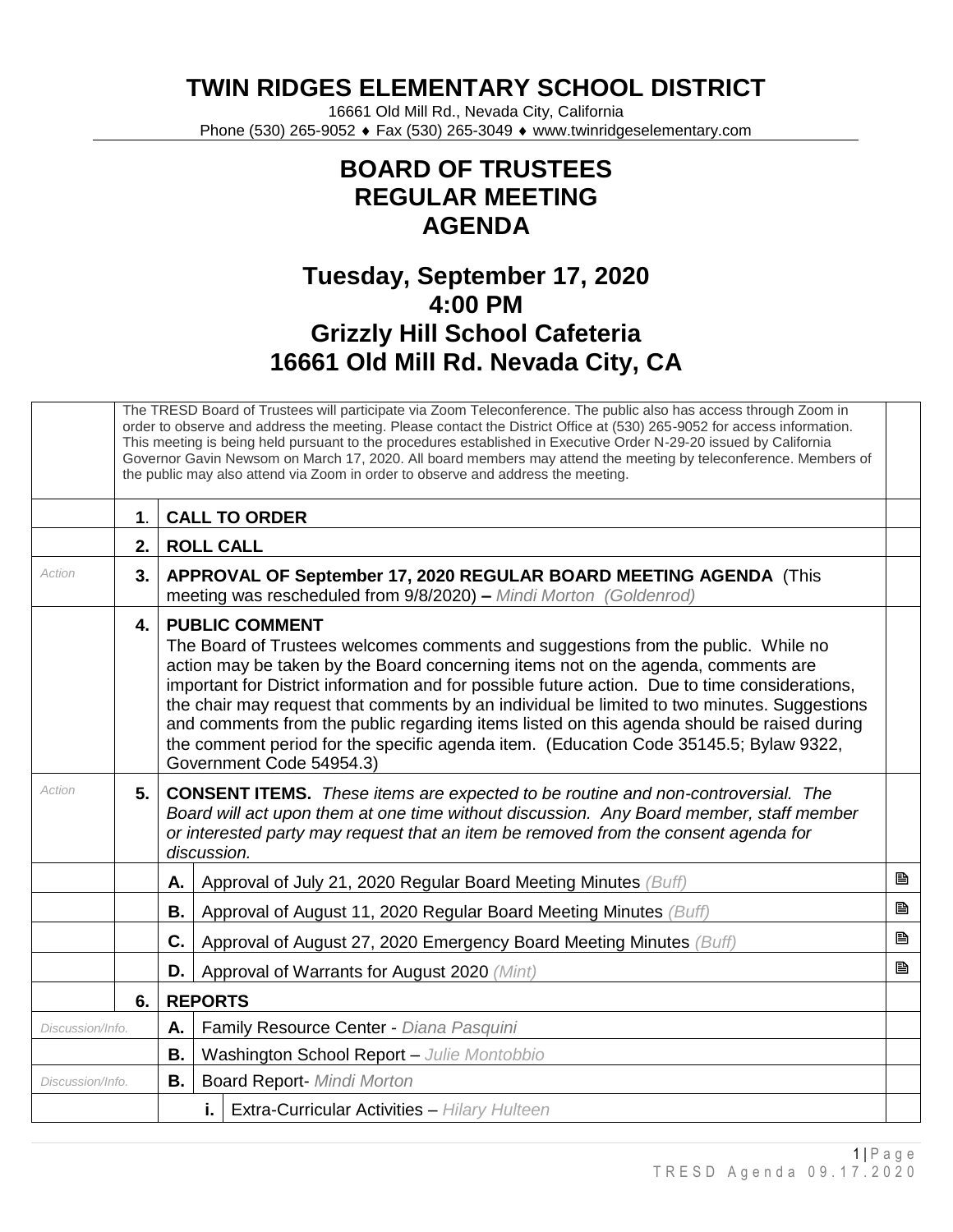|                          |     |    | ii.<br>Hygiene Checklist - Hilary Hulteen                                                                                                           |   |
|--------------------------|-----|----|-----------------------------------------------------------------------------------------------------------------------------------------------------|---|
|                          | 7.  |    | <b>DISCUSSION/ACTION ITEMS</b>                                                                                                                      |   |
| Discussion/Action        |     | Α. | 2019-2020 Unaudited Actuals - Darlene Waddle, NCSoS                                                                                                 | B |
| Discussion/Action        |     | В. | Resolution #21-01 - Resolution to Adopt the Gann Limit - Darlene Waddle, NCSoS<br>(Salmon)                                                          | B |
| <b>Public Hearing</b>    |     | C. | Public Hearing: Sufficiency of Textbooks and Instructional Materials Twin Ridges<br>Elementary School District (2020-2) - Mindi Morton (Orchid)     |   |
| Discussion/Action        |     | D. | Resolution #21-02 – Resolution to Approve Sufficiency of Textbooks and Instructional<br>Materials - Mindi Morton (White)                            | B |
| <b>Public Hearing</b>    |     | Е. | Public Hearing: Twin Ridges Elementary School District's Learning Continuity Plan<br>(2020-21) - Melissa Madigan                                    |   |
| Discussion/Action        |     | F. | Approve Learning Continuity Plan (2020-21) - Melissa Madigan (Lilac)                                                                                | B |
| Discussion/Action        |     | G. | New TRESD Logo - Kelly Moreno                                                                                                                       |   |
| Discussion/Action        |     | Н. | EL Curriculum Purchase - Melissa Madigan (Orchid)                                                                                                   | B |
| Discussion/Action        |     | ı. | Consolidated Application - Melissa Madigan (Pink)                                                                                                   | B |
| Discussion/Action        |     | J. | Special Education Consultant - Melissa Madigan (Dove)                                                                                               | B |
| Discussion/Action        |     | Κ. | <b>Bus Contract - Melissa Madigan (Canary)</b>                                                                                                      | B |
| Discussion/Action        |     | L. | <b>Communication Practices - Lorien Whitestone</b>                                                                                                  |   |
| <b>Discussion/Action</b> |     | Μ. | Facilities Manager - Melissa Madigan                                                                                                                |   |
| Discussion/Action        |     | N. | <b>Organizational Chart - Melissa Madigan</b>                                                                                                       |   |
| Discussion/Action        |     | О. | New Cal Card Assignments - Melissa Madigan                                                                                                          |   |
| Discussion/Info.         |     | Р. | Superintendent's Report - Melissa Madigan                                                                                                           | B |
|                          | 8.  |    | <b>PUBLIC COMMENT ON CLOSED SESSION ITEMS - Mindi Morton</b>                                                                                        |   |
|                          | 9.  |    | <b>CLOSED SESSION - Mindi Morton</b>                                                                                                                |   |
|                          |     | А. | Public Employee Discipline/Dismissal/Release (Government Code § 54957(b))                                                                           |   |
|                          |     | В. | Conference with Labor Negotiator (Government Code § 54957.6)<br><b>Board Representative: Mindi Morton</b><br>Unrepresented Employee: Superintendent |   |
|                          | 10. |    | <b>RECESS /RECONVENE - Report out on Closed Session - Mindi Morton</b>                                                                              |   |
|                          |     | А. | Reportable Action Taken Regarding Public Employee Discipline/Dismissal/Release                                                                      |   |
|                          |     | В. | Oral Recommendation Regarding Salary and/or Fringe Benefits for Superintendent                                                                      |   |
|                          |     | C. | Ratification of Superintendent's Employment Agreement                                                                                               |   |
| Discussion               | 11. |    | <b>FUTURE AGENDA ITEMS DISCUSSION - Mindi Morton</b>                                                                                                |   |
|                          | 12. |    | <b>UPCOMING MEETINGS: Tuesday, October 13, 2020</b>                                                                                                 |   |
|                          | 13. |    | <b>ADJOURNMENT</b>                                                                                                                                  |   |
|                          |     |    | This agenda was posted at least 72 hours prior to the meeting at 16661 Old Mill Rd. Nevada City, CA 95959                                           |   |